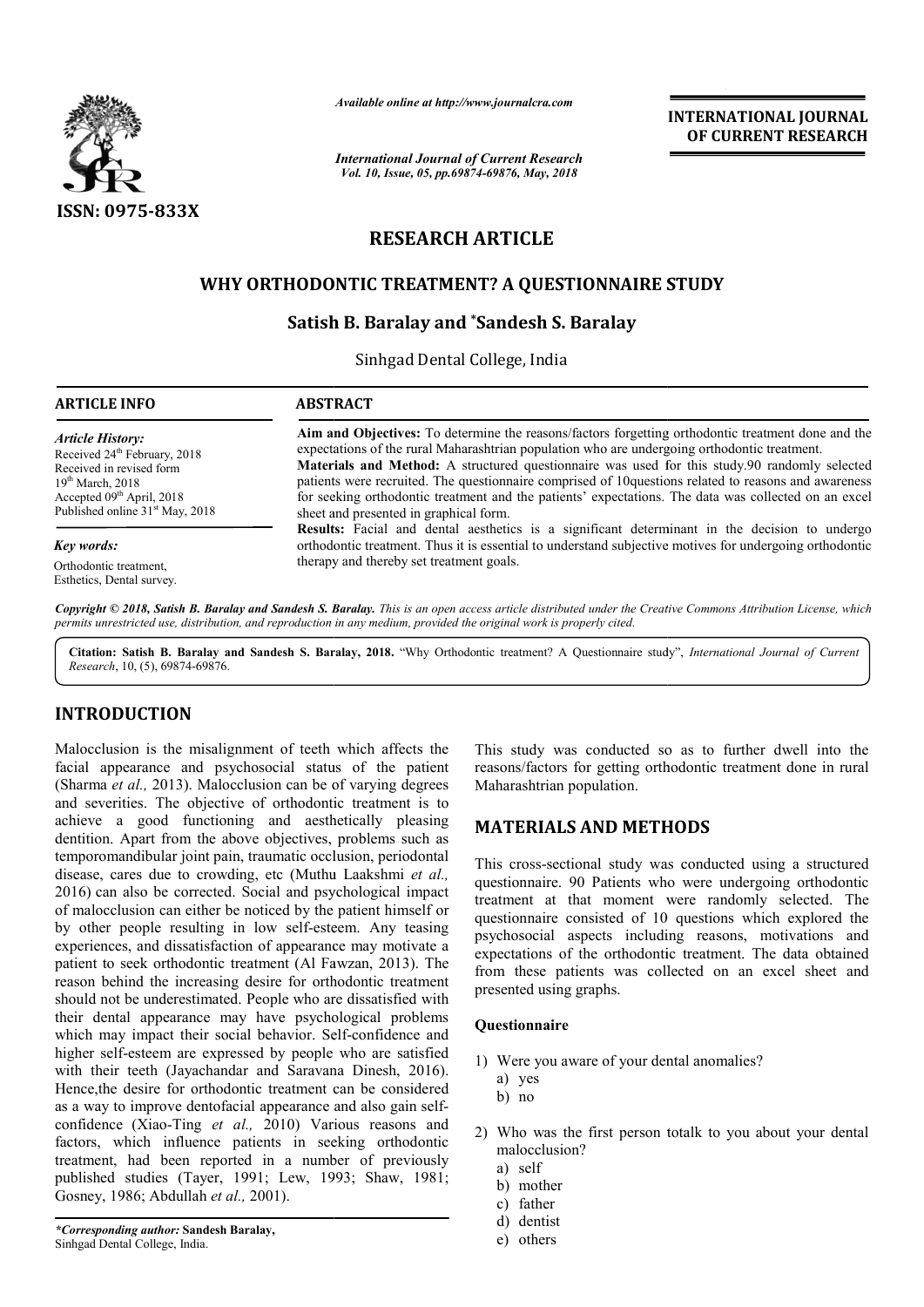- 3) Who suggested orthodontic treatment to you?
	- a) parents
	- b) relatives/friends
	- c) self
	- d) dentist
	- e) others wearing appliance
- 4) What was the main reason for seeking orthodontic treatment?
	- a) Aesthetic concern
	- b) Teasing experience
	- c) Functional reason
	- d) Suggestion of Relatives/friends
	- e) Any other Reason
- 5) Do youexpect enhancement of your facial and dental appearance?
	- a) yes
	- b) no
- 6) Do you expectan improvement in your dental health after orthodontic treatment?
	- a) yes
	- b) no
- 7) Do you expect your self-confidence to enhance after orthodontic treatment?
	- a) yes
	- b) no
- 8) Do you expect yourbiting/chewing/speechto improve after orthodontic treatment?
	- a) yes
	- b) no
- 9) Are you expecting good social interaction after your orthodontic treatment?
	- a) yes
	- b) no
- 10)Do you think that the dental malocclusions are associated with lowered social attractiveness?
	- a) yes
	- b) no

#### **RESULTS**

90 patients participated in the study. The gender of the patient was not considered. These 90 patients were selected randomly. Each of the patient filled the questionnaire satisfactorily. It was found that aesthetics is the major concern for seeking orthodontic treatment. About 79% of the patients were aware of their malocclusions or were made aware of it majorly by their family and friends. About 70 % of the patients stated aesthetics as their major reason for seeking orthodontic treatment. Suggestions or coarsement from friends/relatives and functional reasons were other factors for choosing orthodontic treatment which comprised of 12 % and 10 % respectively. The remaining patients described teasing and other reasons as their motivation for the treatment. The questionnaire also assessed the expectations of the patients from the ongoing orthodontic treatment. The results have been summarized in Figure 2. They showed that 90 % of the patients expected their dental and facial appearance to improve.70 % of the patients expected enhancement in their self-confidence.



**Fig. 1. Reasons for seeking orthodontic treatment**



**Fig. 2. Expectations from the orthodontic treatment**

Furthermore about 92 % of the patients believed thatdental malocclusions are associated with lowered social attractiveness.

#### **DISCUSSION**

The results of this study revealed that dentofacial esthetics is the major factor that determines the patient's desire for orthodontic treatment. This conclusion was similar to the results achieved by Abdullah et al.<sup>11</sup>and Danalakshmi et al.12.Patients expectations are important aspect of the orthodontic treatment as it would eventually decide the patient satisfaction after treatment. An enhancement in the facial and dental aesthetics was expected by a majority of the patients. This can help the orthodontist to achieve better patient satisfaction by focusing more on the aesthetics along with other aspects of the treatment and also set goals accordingly.

#### **Conclusion**

The study concluded that most of the people were aware of their malocclusion and dissatisfaction with their appearance is the major reason for seeking orthodontic treatment. Thus, it is essential to understand subjective motives for undergoing orthodontic therapy and thereby set treatment goals. Their expectations were reasonable and can lead to better patient satisfaction and compliance at the end of the treatment.

### **REFERENCES**

- Abdullah A., Yassin Z., Zamzam N. 2001. Reasons for seeking orthodontic treatment: A pilot study. *Annal Dent Univ Malaya,* 8: 13-9.
- Abdullah AA, Yassin Z, Zamzam N. 2001. Reasons for seeking orthodontic treatment: A pilot study. *Ann Dent Univ Malaya,* 8:13-9.